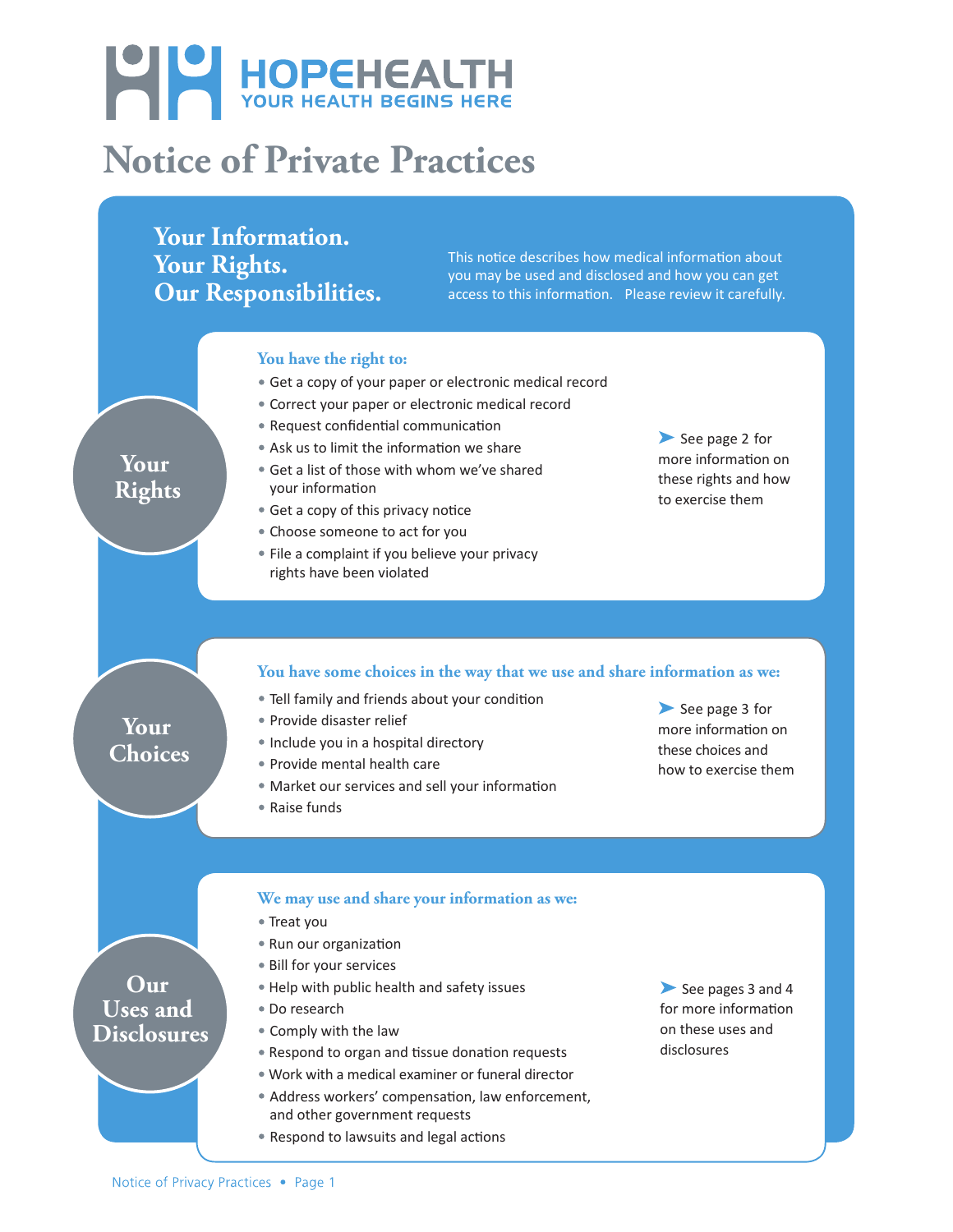| Your<br><b>Rights</b>                                        | When it comes to your health information, you have certain rights.<br>This section explains your rights and some of our responsibilities to help you.                                                                                                                                                                                                                                                                               |
|--------------------------------------------------------------|-------------------------------------------------------------------------------------------------------------------------------------------------------------------------------------------------------------------------------------------------------------------------------------------------------------------------------------------------------------------------------------------------------------------------------------|
| Get an electronic or<br>paper copy of your<br>medical record | • You can ask to see or get an electronic or paper copy of your medical record and<br>other health information we have about you. Ask us how to do this.<br>• We will provide a copy or a summary of your health information, usually within 30<br>days of your request. We may charge a reasonable, cost-based fee.                                                                                                                |
| Ask us to correct<br>your medical record                     | • You can ask us to correct health information about you that you think is incorrect<br>or incomplete. Ask us how to do this.<br>. We may say "no" to your request, but we'll tell you why in writing within 60 days.                                                                                                                                                                                                               |
| Request confidential<br>communications                       | • You can ask us to contact you in a specific way (for example, home or office phone)<br>or to send mail to a different address.<br>. We will say "yes" to all reasonable requests.                                                                                                                                                                                                                                                 |
| Ask us to limit what<br>we use or share                      | . You can ask us not to use or share certain health information for treatment,<br>payment, or our operations. We are not required to agree to your request, and we<br>may say "no" if it would affect your care.<br>If you pay for a service or health care item out-of-pocket in full, you can ask us not to<br>share that information for the purpose of payment or our operations with your health                               |
| Get a list of those<br>with whom we've<br>shared information | insurer. We will say "yes" unless a law requires us to share that information.<br>• You can ask for a list (accounting) of the times we've shared your health information<br>for six years prior to the date you ask, who we shared it with, and why.<br>. We will include all the disclosures except for those about treatment, payment, and<br>health care operations, and certain other disclosures (such as any you asked us to |
| Get a copy of this                                           | make). We'll provide one accounting a year for free but will charge a reasonable,<br>cost-based fee if you ask for another one within 12 months.<br>• You can ask for a paper copy of this notice at any time, even if you have agreed to                                                                                                                                                                                           |
| privacy notice<br>Choose someone<br>to act for you           | receive the notice electronically. We will provide you with a paper copy promptly.<br>• If you have given someone medical power of attorney or if someone is your legal<br>guardian, that person can exercise your rights and make choices about your health<br>information.                                                                                                                                                        |
|                                                              | . We will make sure the person has this authority and can act for you before we take<br>any action.                                                                                                                                                                                                                                                                                                                                 |
| File a complaint if<br>you feel your rights<br>are violated  | • You can complain if you feel we have violated your rights by contacting us using the<br>information on page 1.<br>• You can file a complaint with the U.S. Department of Health and Human Services<br>Office for Civil Rights by sending a letter to 200 Independence Avenue, S.W.,<br>Washington, D.C. 20201, calling 1-877-696-6775, or visiting www.hhs.gov/ocr/<br>privacy/hipaa/complaints/.                                 |
|                                                              | • We will not retaliate against you for filing a complaint.                                                                                                                                                                                                                                                                                                                                                                         |

**CONTRACTOR**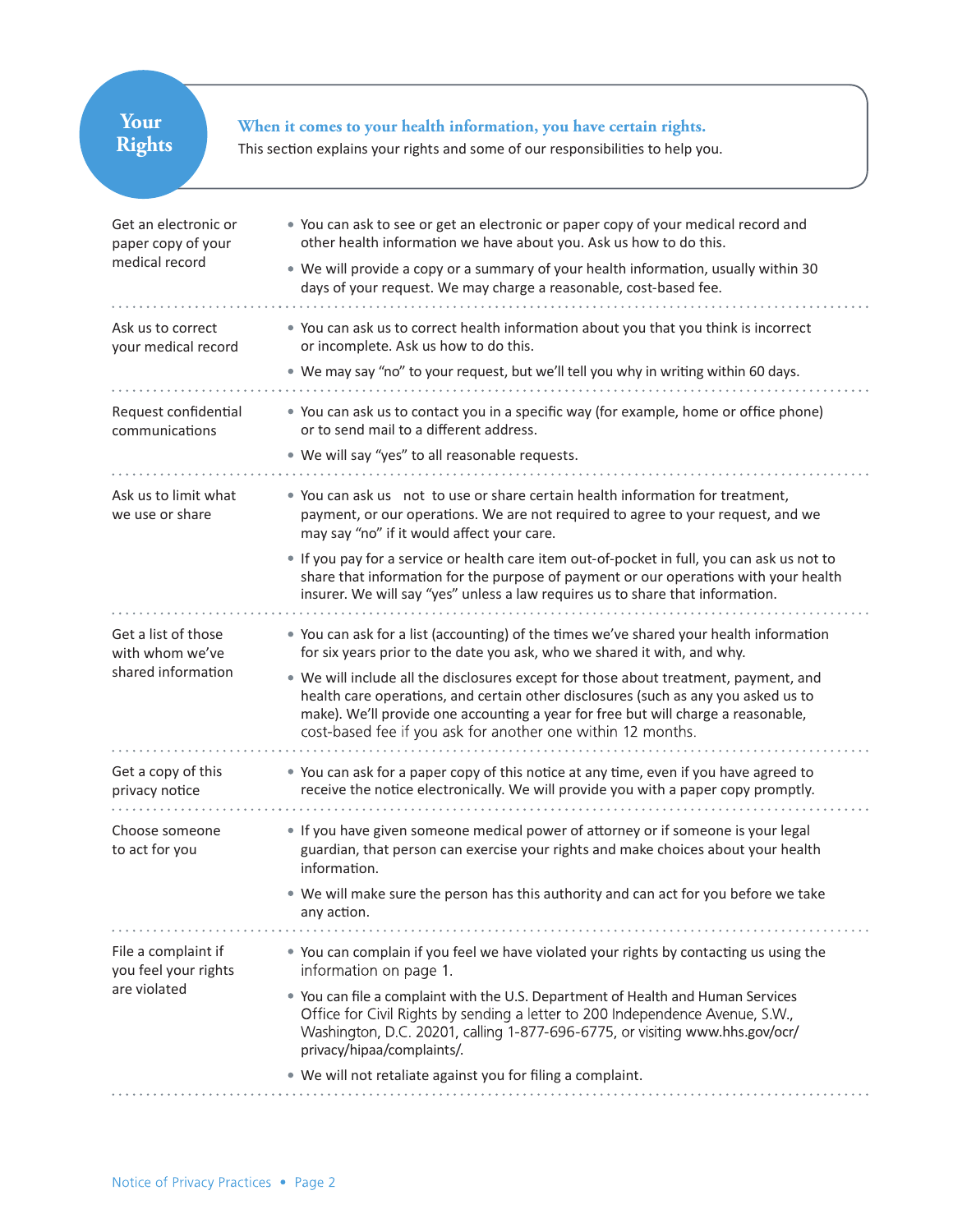| Your<br><b>Choices</b>                                                                         | For certain health information, you can tell us your choices about what we share.<br>If you have a clear preference for how we share your information in the situations described,<br>talk to us. Tell us what you want us to do, and we will follow your instructions.                        |
|------------------------------------------------------------------------------------------------|------------------------------------------------------------------------------------------------------------------------------------------------------------------------------------------------------------------------------------------------------------------------------------------------|
| In these cases, you have<br>both the right and choice<br>to tell us to:                        | • Share information with your family, close friends, or others involved in your care<br>• Share information in a disaster relief situation<br>Include your information in a hospital directory                                                                                                 |
|                                                                                                | If you are not able to tell us your preference, for example if you are unconscious,<br>we may go ahead and share your information if we believe it is in your best interest.<br>We may also share your information when needed to lessen a serious and imminent<br>threat to health or safety. |
| In these cases we never<br>share your information<br>unless you give us<br>written permission: | Marketing purposes<br>$\bullet$<br>Sale of your information<br>• Most sharing of psychotherapy notes                                                                                                                                                                                           |
| In the case of fundraising:                                                                    | We may contact you for fundraising efforts, but you can tell us not to<br>contact you again.                                                                                                                                                                                                   |

| Our<br><b>Uses and</b><br><b>Disclosures</b> | How do we typically use or share your health information?<br>We typically use or share your health information in the following ways. |                                                                                                              |
|----------------------------------------------|---------------------------------------------------------------------------------------------------------------------------------------|--------------------------------------------------------------------------------------------------------------|
| Treat you                                    | • We can use your health information and<br>share it with other professionals who are<br>treating you.                                | Example: A doctor treating you for an<br>injury asks another doctor about your<br>overall health condition.  |
| Run our<br>organization                      | • We can use and share your health<br>information to run our practice, improve<br>your care, and contact you when necessary.          | Example: We use health information<br>about you to manage your treatment and<br>services.                    |
| Bill for your<br>services                    | • We can use and share your health<br>information to bill and get payment from<br>health plans or other entities.                     | Example: We give information about you<br>to your health insurance plan so it will pay<br>for your services. |

continued on next page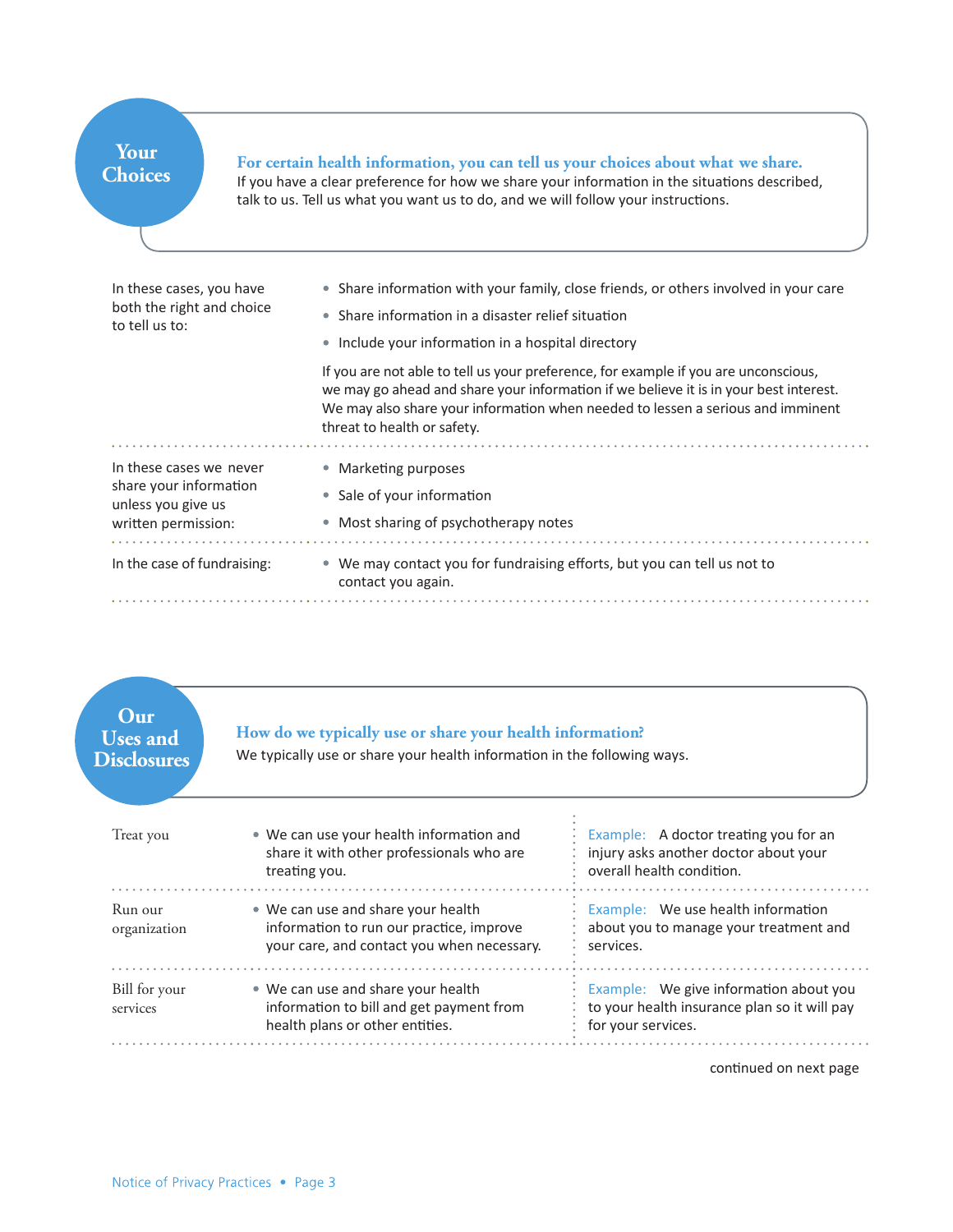**How else can we use or share your health information?** We are allowed or required to share your information in other ways – usually in ways that contribute to the public good, such as public health and research. We have to meet many conditions in the law before we can share your information for these purposes. For more information see: **www.hhs.gov/ocr/privacy/hipaa/understanding/consumers/index.html.**

| Help with public health<br>and safety issues                                           | . We can share health information about you for certain situations such as:<br>• Preventing disease<br>• Helping with product recalls<br>• Reporting adverse reactions to medications                                                                                                                                                                  |
|----------------------------------------------------------------------------------------|--------------------------------------------------------------------------------------------------------------------------------------------------------------------------------------------------------------------------------------------------------------------------------------------------------------------------------------------------------|
|                                                                                        | • Reporting suspected abuse, neglect, or domestic violence<br>• Preventing or reducing a serious threat to anyone's health or safety                                                                                                                                                                                                                   |
| Do research                                                                            | . We can use or share your information for health research.                                                                                                                                                                                                                                                                                            |
| Comply with the law                                                                    | . We will share information about you if state or federal laws require it,<br>including with the Department of Health and Human Services if it wants to<br>see that we're complying with federal privacy law.                                                                                                                                          |
| Respond to organ and<br>tissue donation requests                                       | . We can share health information about you with organ procurement<br>organizations.                                                                                                                                                                                                                                                                   |
| Work with a medical<br>examiner or funeral director                                    | . We can share health information with a coroner, medical examiner, or funeral<br>director when an individual dies.                                                                                                                                                                                                                                    |
| Address workers'<br>compensation, law<br>enforcement, and other<br>government requests | . We can use or share health information about you:<br>· For workers' compensation claims<br>• For law enforcement purposes or with a law enforcement official<br>. With health oversight agencies for activities authorized by law<br>• For special government functions such as military, national security, and<br>presidential protective services |
| Respond to lawsuits and<br>legal actions                                               | . We can share health information about you in response to a court or<br>administrative order, or in response to a subpoena.                                                                                                                                                                                                                           |